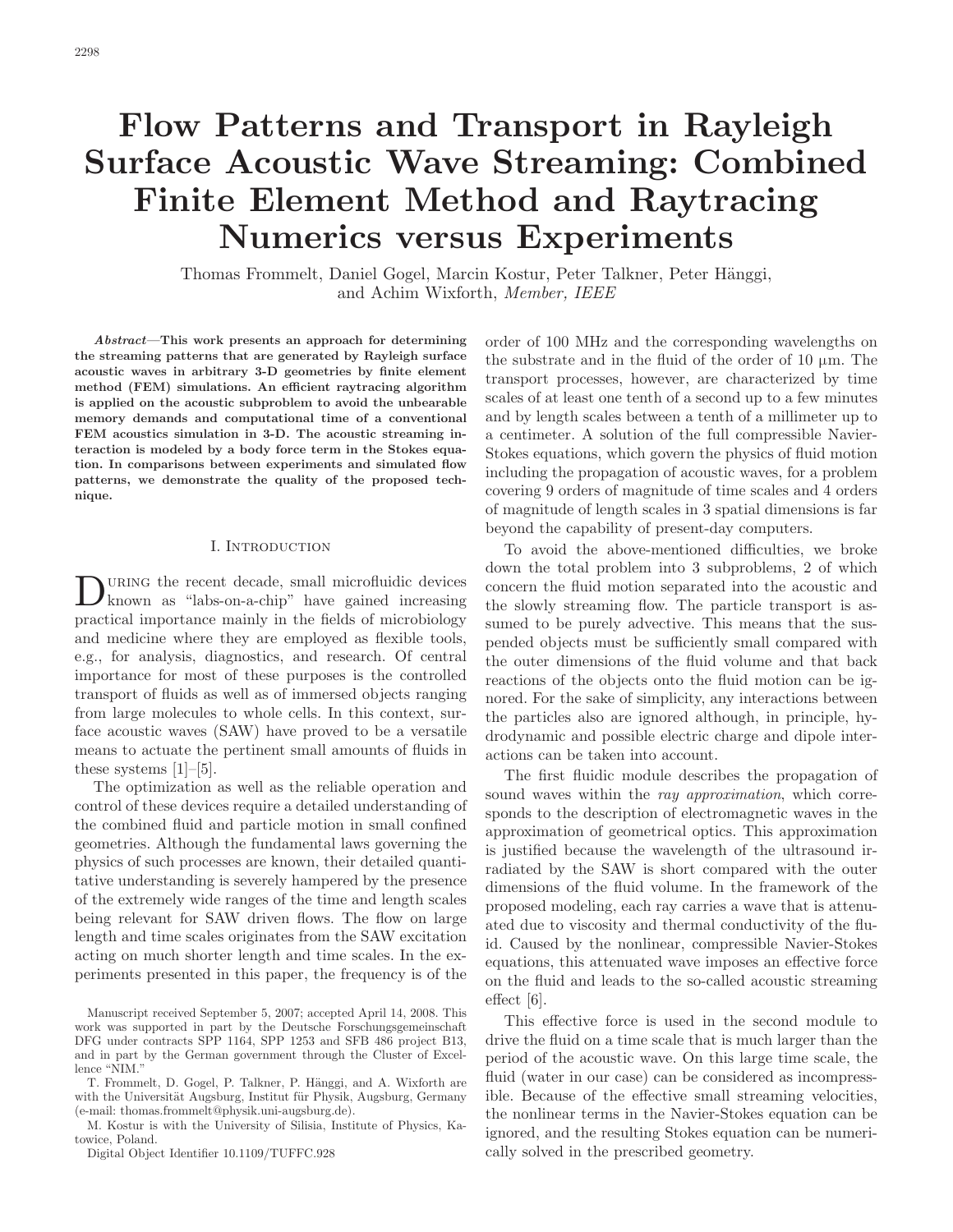

Fig. 1. Acoustic streaming: RSAWs are excited by means of an IDT. Underneath a liquid, the RSAW turns into a leaky RSAW, radiating sound waves at the Rayleigh angle  $\Theta_R$  into the fluid. The thick gray curves indicate stream lines of the flow field driven by the RSAW.

The third module describes the advective motion of small particles in the velocity field that emerges from the second module.

### II. RAYLEIGH SURFACE ACOUSTIC WAVES

The coupling between SAWs to the acoustic modes in a fluid is optimal for so-called Rayleigh SAW (RSAW) [7], which are elliptically polarized waves with one displacement component pointing out of the substrate plane on which the wave propagates and a second displacement component in the plane of the surface (see Fig. 1).

Pure RSAWs exist on surfaces of single crystals of lithium niobate (LiNbO<sub>3</sub>) with a  $128^\circ$  rotated Y-cut. This common cut provides 2 orthogonal directions with high piezoelectric coupling parallel and normal to the X crystal axis. The electromechanical coupling coefficients and the sound velocities of these 2 directions differ slightly, but the RSAW amplitudes along these propagation directions are well sufficient for the microfluidic applications presented here. Hence, these directions are commonly used and referred to in the remaining text.

The piezoelectricity of LiNbO<sub>3</sub> allows excitation of these modes by means of radio frequency  $(RF)$  electric fields that are applied to interdigital transducers  $(IDT)$  [8]. The RSAW resonant frequency and wavelength are given by the IDT finger spacing and the respective sound velocity. The resulting SAW amplitude depends on the IDT layout, the applied RF power, and the substrate type, but rarely exceeds the low nanometer range. The RSAW amplitude differences of the 2 modes in the 2 orthogonal crystal directions can be controlled by the IDT layout [9].

The RSAW displacement normal to the surface leads to the most effective excitation of longitudinal acoustic waves



Fig. 2. Force model measurement: The ratio of transmitted radio frequency  $(RF)$  power  $P/P_0$  decays exponentially with respect to the length of the liquid layer  $l_{\text{layer}}$  and so does the RSAW intensity. For direction *X* and direction  $\bot$  *X*, the slopes must differ because of the anisotropic substrate properties. Yet, the correction factors for  $(2)$  remain equal.

in the fluid. These acoustic waves propagate within the fluid into the direction of the Rayleigh angle

$$
\Theta_R = \arcsin(v_{\rm H_2O}/v_{\rm RSAW}) \tag{1}
$$

which is determined by the ratio of the velocity of the RSAW,  $v_{\text{RSAW}}$ , and the sound velocity of water  $v_{\text{H}_2O}$ . The irradiation of sound waves leads to an attenuation of the surface acoustic wave, which then decays with the distance that it has propagated under the fluid. For a sketch of such a leaky RSAW see Fig. 1. According to the perturbation theory by Dransfeld and Salzmann [10] this attenuation is exponential.

We tested the exponential attenuation of the RSAW in sensory experiments by measuring the ratio of the RF power applied to an IDT and of the RF power that is still transmitted after the RSAW has traveled along a path of given length under a layer of water for different path lengths. Fig. 2 confirms this exponential attenuation. According to [10], the characteristic length of attenuation *l*<sub>RSAW</sub> of the RSAW-intensity is given by a semi-empirical formula reading

$$
l_{\text{RSAW}} = c \frac{\rho_{\text{RSAW}v_{\text{RSAW}}}}{\rho_{\text{H}_2\text{O}} v_{\text{H}_2\text{O}}} \lambda_{\text{RSAW}}.
$$
 (2)

It relates the attenuation length to the wavelength  $\lambda$ <sub>RSAW</sub> of the RSAW, the densities  $\rho_{\text{RSAW,H}_2O}$ , and velocities  $v_{\text{RSAW,H}_2O}$  of the substrate and the fluid, respectively. In this formula,  $c \approx 0.45$  denotes an empirical factor that assumes the same value for both RSAW propagation directions. This is understood by the fact that in both directions the same mode of the RSAW is excited, hence leading to the exact same interaction with the fluid. However, caused by the different RSAW velocities, the absolute values of the decay constants turn out to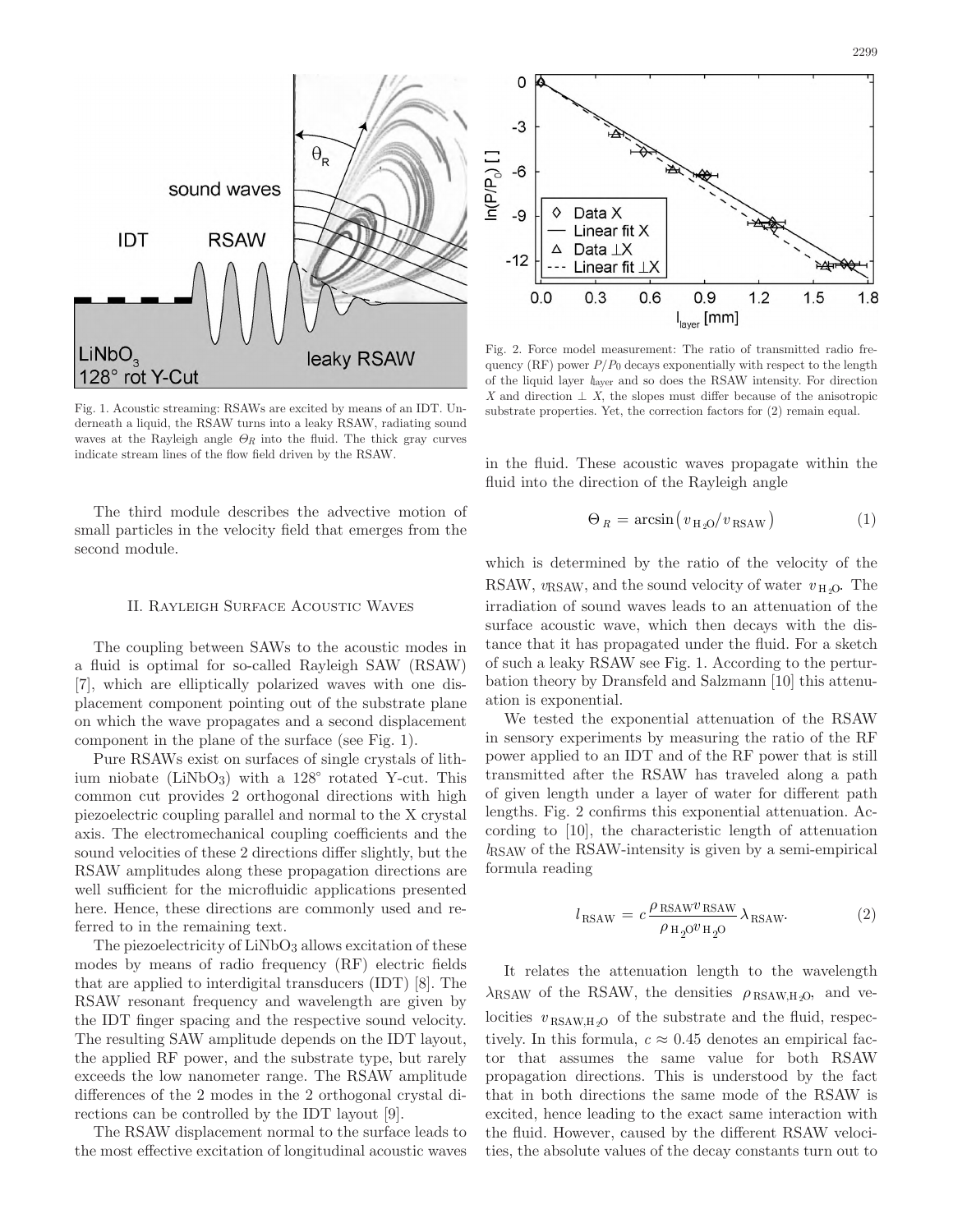be different for both directions. For a typical frequency of  $f = 150$  MHz as used in our experiments, the attenuation lengths are  $l_{\text{RSAW}} = 137 \mu m$  for the X direction, and  $l_{\text{RSAW}} = 126 \mu m$  for the direction perpendicular to X.

#### III. Modeling

Assuming that the propagation of the leaky RSAW on the substrate is known, one must solve the full nonlinear set of hydrodynamic equations consisting of the Navier-Stokes equations, the continuity equation, and an equation of state for a compressible fluid driven by the time-dependent boundary condition that results from the RSAW. This coupled set of equations has to be solved in a 3-D domain that is determined by the outer geometry of the fluid. Moreover, appropriate inner boundary conditions on the surfaces of the objects immersed in the fluid must be taken into account. These objects themselves move under the action of forces and torques that are exerted from the fluid. This motion then acts back on the fluid via the boundary conditions that the particles impose on the fluid.

Here, we considerably simplify this problem by ignoring those back reactions, treating the particles as entirely passive tracers. In particular, we will completely ignore the modification of the fluid motion by the presence of the particles. However, the remaining fluidic problem is too complicated to be solved numerically.

To further simplify the problem, we also make use of the large time-scale separation between the fast acoustic processes and the slow modes of the fluid motion. The link between these 2 regimes will be provided by the theory of acoustic streaming [11], which allows one to determine the slow motion of the fluid as the solution of a Stokes equation with an effective force term resulting from the fast acoustic velocity field.

#### *A. Raytracing*

The generation and propagation of the acoustic waves within the fluid is governed by the linearized hydrodynamic equations. In contrast to standard acoustic problems [12], it is important to keep the dissipative effects resulting from viscosity and heat conduction. The resulting attenuation of the acoustic waves is crucial for the effect of acoustic streaming. This linearized acoustic problem still poses severe numerical difficulties. It has been solved only for a 2-D model by means of a finite element method (FEM) [13]. Unfortunately, boundary element methods cannot be applied here because the necessary Green functions are unknown for the linearized hydrodynamic problem in a confined geometry and in the presence of dissipation.

a substantial simplification results from the fact that the acoustic wavelength is short compared with the typical extension of the considered fluid volume such that a ray approximation becomes appropriate [14]. The part of the substrate that is covered by the fluid is partitioned into nonoverlapping squares of side length *drs*. Each of these segments is supposed to emanate a ray that lies in the plane spanned by the vector pointing into the propagation direction of the RSAW and the normal vector on the substrate and encloses the Rayleigh angle with the substrate normal; compare (1) and Fig. 1. In leading approximation, the slow motion of the fluid can be ignored such that the rays extend along straight lines until they meet one of the possible boundaries between the water and either glass, the substrate, or air, where the ray undergoes a total reflection. Each ray propagating into the direction characterized by the unit vector  $\hat{\mathbf{k}}$  carries the acoustic fluid velocity

$$
\mathbf{u}_1(\mathbf{x},t) = u_0 \hat{\mathbf{k}} e^{-l(\mathbf{x})/L} \sin(\omega t - \mathbf{k} \cdot \mathbf{x} + \varphi), \quad (3)
$$

where  $u_0$  denotes the amplitude,  $l(\mathbf{x})$  the path length along the ray from its origin at the substrate up to the point **x**,  $\omega = 2\pi \cdot f$  the angular frequency imposed by the RSAW, **k** the wave vector of the acoustic wave, and *L* the decay length. In water *L* assumes the approximate form [15]

$$
L_{\rm H_2O} = \frac{8\pi^2}{[\alpha(T - T_0)^2 + \beta]\omega^2}.
$$
 (4)

The temperature *T* is measured in  ${}^{\circ}C$ ,  $T_0 = 38 {}^{\circ}C$  is a reference temperature and  $\alpha = 4.8 \cdot 10^{-17} K^2 m^{-1} s^{-2}$  and  $\beta = 3 \cdot 10^{-14} \text{m}^{-1} \text{s}^{-2}$  are empirical constants. For  $T =$ 20°C and  $f = 150$  MHz the decay length results as  $L_{H_2O}$  $= 1.95$  mm. Hagen proposed a length that is about 7% smaller [16].

The amplitude *u*0 is maximal at the contact line where the RSAW enters the substrate area covered by water. We compute the free surface RSAW-intensity distribution by the angular spectrum of waves method  $(ASoW)$  [17]. Hereby, the relevant inputs are the IDT design and the substrate properties [18]. Below the liquid, we assume an exponential decay [10] with characteristic decay length given by  $(2)$ .

according to the theory of acoustic streaming [11], the acoustic velocity field (3) leads to a body force **f** that acts on long-time scales on the fluid. This gives rise to a slow velocity field **v** that satisfies a stationary Stokes equation of the form

$$
-\nabla p + \eta \Delta \mathbf{v} + \mathbf{f} = 0 \tag{5}
$$

where  $p$  denotes the pressure and  $q$  the shear viscosity of the fluid. on the long-time scale, fluids like water can be considered as incompressible, whence

$$
\nabla \cdot \mathbf{v} = 0. \tag{6}
$$

The slow velocity component **v** vanishes at all solid boundaries, including the substrate on which the RSAW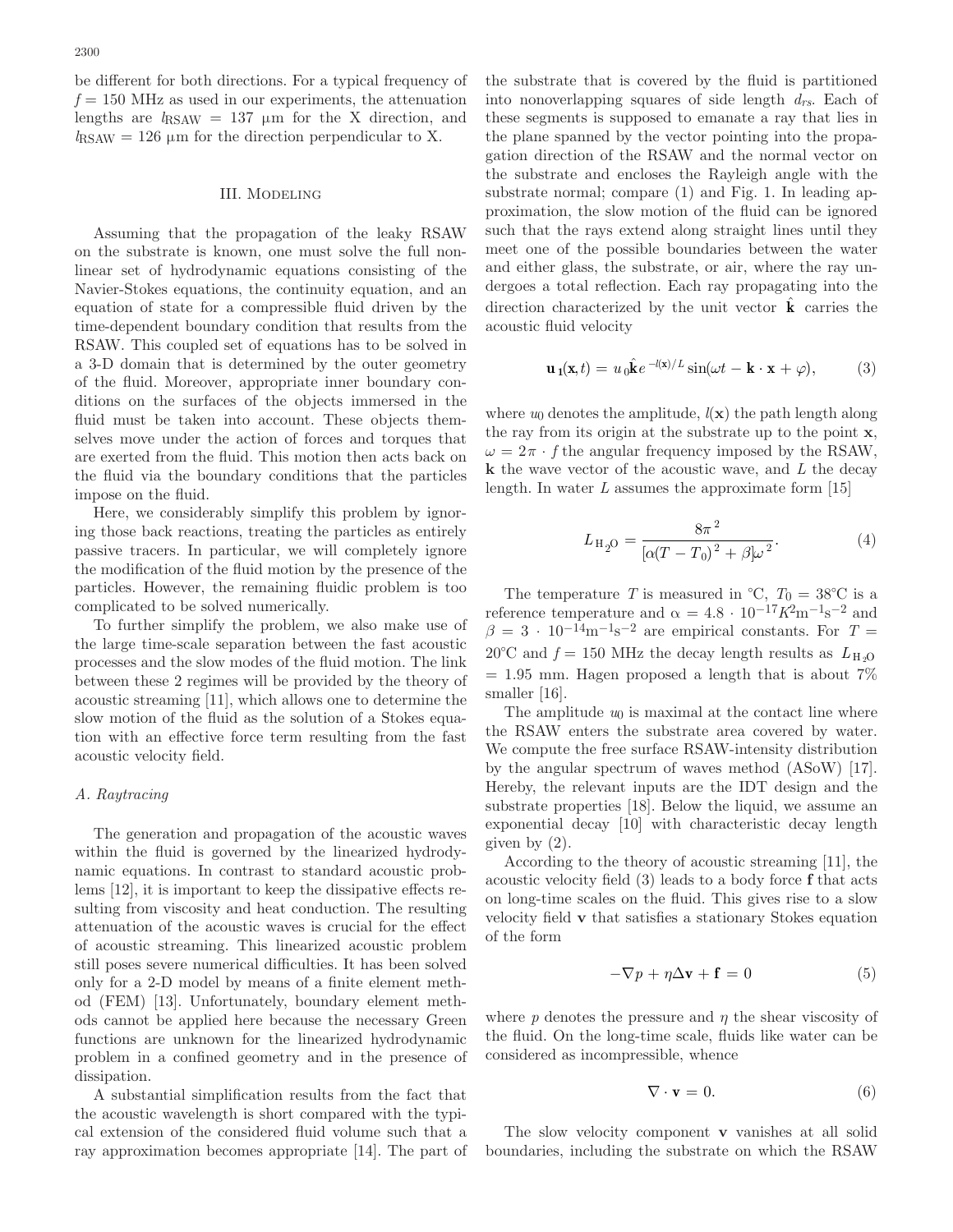propagates. We will assume that the pressure field and the streaming of the fluid only lead to negligible deformations of the fluid volume at its free boundaries relative to the equilibrium shape of the fluid. This assumption is well justified, because the SAW power applied while measuring the streamline profiles is far  $(-20 \text{ dB})$  lower than the one required for droplet actuation, where we indeed observe boundary deformations. Hence, the boundary is imposed and assumed to have its equilibrium shape. Hence, the boundary is imposed by the equilibrium shape of the fluid. Through this boundary the fluid does not flow, i.e.,

$$
v_i N_i = 0 \tag{7}
$$

and a perfect slip condition holds, which reads [19]

$$
T_i^{\alpha} \left( \frac{\partial v_i}{\partial x_j} + \frac{\partial v_j}{\partial x_i} \right) N_j = 0 \quad \text{for all } \alpha,
$$
 (8)

where the fields **N** and  $\mathbf{T}^{\alpha}$ ,  $\alpha = 1$ , 2 are defined on the free surface and denote the fields of normal and tangential unit vectors, respectively. In the case of strong acoustic driving leading to shape deformations, the boundary conditions have to be supplemented by the balance of the normal stress at the boundary, which then must be determined self-consistently [2].

### *B. Acoustic Streaming*

The force field **f** that drives the slow velocity field **v** can be obtained within a perturbative treatment of the Navier-stokes equations. The unperturbed solution is given by the acoustic velocity and pressure fields resulting from the linearized Navier-Stokes equations. Taking into account the nonlinear advective term one obtains in leading order for the force within a perturbation theory in terms of the unperturbed, acoustic velocity field **u**1 [11]:

$$
\mathbf{f} = -\rho_0 \langle (\mathbf{u}_1 \cdot \nabla) \mathbf{u}_1 + \mathbf{u}_1 (\nabla \cdot \mathbf{u}_1) \rangle.
$$
 (9)

a detailed description of this theory can be found in [11]. Here,  $\mathbf{u}_1$  is the acoustic velocity field,  $\rho_0$  denotes the density of the fluid under thermal equilibrium conditions and the angular brackets represent time averages of a time-dependent field  $F(\mathbf{x},t)$  over one period of the acoustic wave, i.e.,  $\langle F \rangle = \omega/(2\pi) \int_0^{2\pi/\omega} dt F(\mathbf{x}, t)$  $\int_0^{2\pi/\omega} dt F(\mathbf{x}, t)$ . This average eliminates the fast time-dependence of the acoustic wave. The spatial dependence is not involved in this average such that the resulting force density in general still is a function of space.

The acoustic field belonging to a single ray is given by (3). With (9), its contribution to the streaming force is readily calculated to yield

$$
\mathbf{f} = \frac{u_0^2 \rho_0}{L} e^{-2l(\mathbf{x})/L} \hat{\mathbf{k}}.
$$
 (10)

This force was computed at a distance *dit* along each ray that emanates from a square of side length *drs*, partitioning the fluid-covered substrate. The forces resulting from all rays crossing a rectangular volume element of side lengths  $d_x$ ,  $d_y$ ,  $d_z$  were summed to yield a single force for each point of a 3-D rectangular grid covering the total fluid volume. In our calculations, the side lengths were of the order of  $15 \mu m$ . By this procedure, possibly existing phase relationsships between the waves belonging to different rays were ignored. In particular, close to the boundaries the spatial patterns resulting from the interference between incoming and reflecting waves are suppressed by this approximation. In most cases, these interference patterns are characterized by a short length scale of the order of the wavelength of the acoustic wave.

We conclude that the theory of acoustic streaming predicts the force entering the Stokes equation (5) to be proportional to the sound intensity and hence, via the RSAW intensity, to the RF power  $[20]$ . Because of the linearity of the stokes equation this implies that the slow fluid velocity is directly proportional to the RF power applied to the IDT.

To confirm this prediction, the velocity field in a water layer sandwiched between 2 parallel glass plates was monitored by a particle-tracking technique [21]. A sketch of the experiment is displayed in Fig. 3. The plates rest on a piezoelectric substrate on which an RSAW propagates parallel to the plates. The velocity was measured at different plate positions for various RF powers applied to the IDT causing the RSAW. Histograms of ratios  $q_u$  =  $u(x,y)/u_0(x,y)$  of the velocities at a power *P* and respective velocities at a reference power *P*0 were compiled from the measurements. In Fig. 4, the most probable values estimated from the histograms are plotted as a function of the ratio  $q$ *P* of corresponding RF powers. This result is in good agreement with the proportionality of the fluid velocity and the applied RF power predicted by the theory of acoustic streaming.

An absolute agreement of the numerical and experimental velocity fields could not be achieved most likely because the RSAW amplitude has not been known precisely enough. We corrected for this mismatch by fitting the velocity field to the experimentally determined value at the single point where both fields attain their maximal values. In this way, we always obtained quantitative consistency with the experiments described below in more detail.

#### *C. Particle Advection*

Once the force field **f** is known on a sufficiently fine grid, the stokes equation (5) can be solved numerically. In the resulting flow pattern, small particles that are suspended in the fluid are advected, i.e., they follow the streamlines of the velocity field **v**. consequently, the particle trajectories are solutions of the equation

$$
\frac{d\mathbf{x}}{dt} = \mathbf{v}(\mathbf{x}).\tag{11}
$$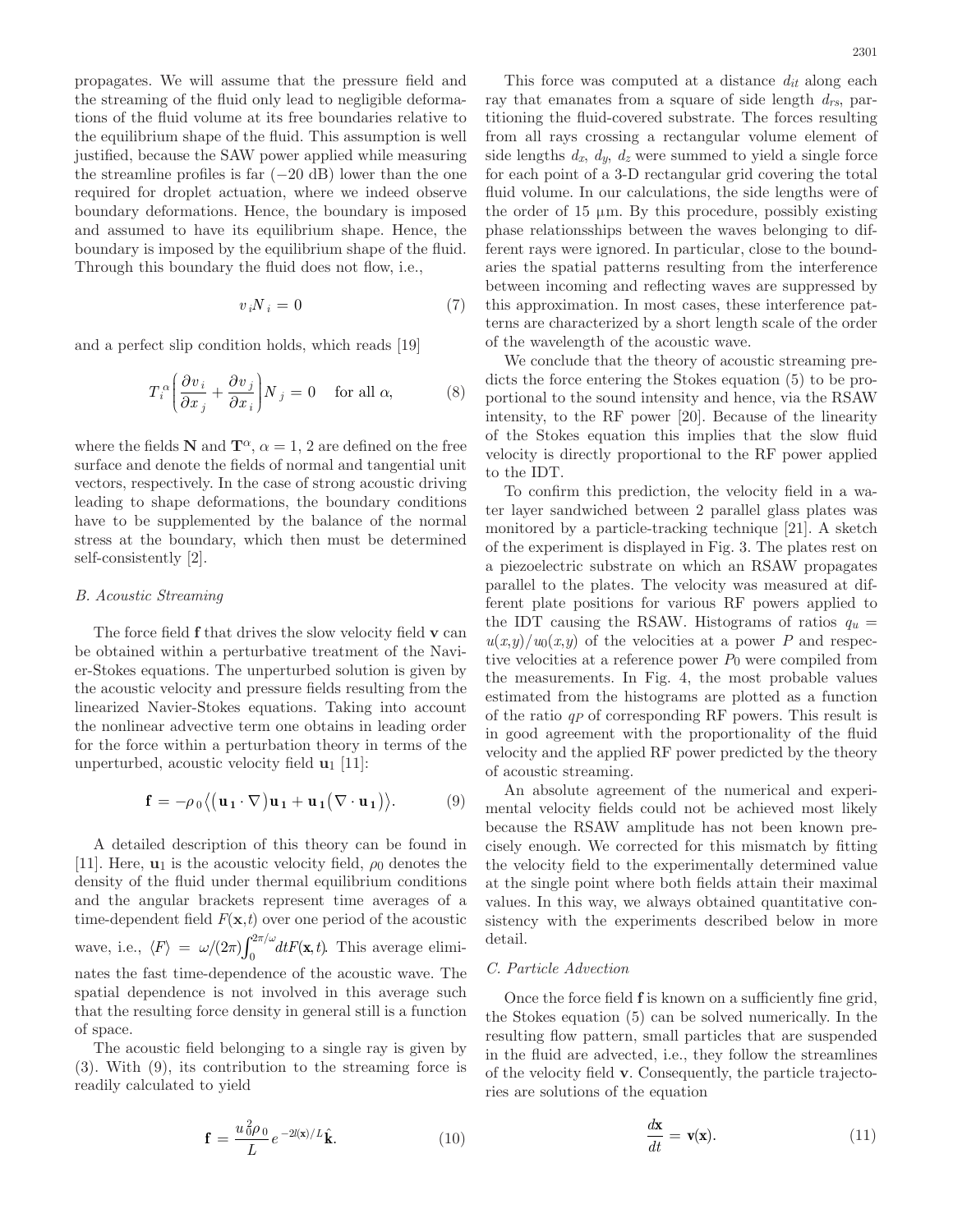

Fig. 3. An IDT creates a flow pattern in a water layer confined within 2 parallel glass plates (RSAW path sketched by an arrow). In this setup, the relationship between the slow fluid velocity  $u(x,y)$  (derived by particle tracking) and the applied RF power is investigated.

#### *D. Implementation*

Several software components are involved in the RSAW– Raytracing simulation (see Fig. 5). At first, the shape of the water volume is determined by the Surface Evolver [22] and exported for Mathematica (Wolfram Research, Inc., champaign, Il) and comsol Multiphysics (comsol, Inc., stockholm, sweden). In Mathematica, a part of the model file is selected and transferred to the RSAW–Raytracing application. Furthermore, it receives the RSAW-intensity distributions for all IDTs in use, acquired by the ASoW method in Mathematica. The resulting acoustic streaming force field can be visualized in Mathematica and is imported as linearly interpolated function into comsol Multiphysics. Here, the Stokes equation (5) is solved using FEM with approximately 30,000 tetrahedral elements with 45 μm edge lengths. The used basis functions are second-order lagrange elements for the velocity field and first-order lagrange elements for the pressure. The streamline plots are generated for the comparison to the recorded fluorescent particle trajectories.

### IV. COMPARISON OF EXPERIMENTS AND SIMULATION

Our templates for multi-purpose microfluidic studies possess 12 quadratic electrodes for flexible contacting with cantileverlike pins. The 100 nm gold structures like IDTs and fluid reservoir floors (for contrast enhancement in fluorescent microscopy) are covered by a 150 nm SiO protection layer. In areas surrounding the desired reservoir, the hydrophilic sio surface is turned hydrophobic by oTs (octadecyl trichlore silane). These chips are inserted into a cooled sample holder to reduce evaporation.

To verify the quality of the raytracing approach, we carried out experiments in various geometries, 2 of which are presented here. In the first case of Fig. 6(a), we cover the 0.33 μl water droplet with a glass slide at distance 300  $\pm$  10  $\mu$ m so that it takes the shape of a catenoid, which



Fig. 4. Force model measurement: The ratio of applied RF powers  $q_p$  is proportional to the ratio of fluid velocities  $q<sub>u</sub>$  with slope 1. Hence, the fluid velocity is proportional to the local sound intensity in water.

is a cylinder with a concave mantel. Now, a tapered IDT [23] allows the excitation of a narrow horizontal RSAW path (full-width half-maximum  $115 \pm 5 \mu$ m) whose impact position can be adjusted by the RF frequency along the catenoid's right half-circle. The second example of Fig. 6(b) deals with a typical microfluidic circuit, defined on the substrate by surface wettability modulation. The nontrivial, self consistently resulting shape of a small  $(0.8 \mu I)$ amount of water, spotted onto the circuit, is numerically calculated by the surface Evolver. In both systems, the flow of fluorescent particles (radius  $2.3 \mu m$ ) was recorded to obtain trajectory images by superimposing the movie frames.

In Fig.  $7(a)$ –(c), the RSAW path position is indicated by an arrow being shifted from the center in part (a) to an intermediate position in (b) and to the outer region in  $(c)$  of the catenoid. Accordingly, Fig. 7(a) shows a symmetric flow pattern. by contrast, we observed a spreading flow pattern in Fig. 7(b) caused by the meniscus deflecting a fraction of the high-intensity sound waves where



Fig. 5. Software components: The simulation of RSAW microfluidics is handled by multiple applications, as described in the text.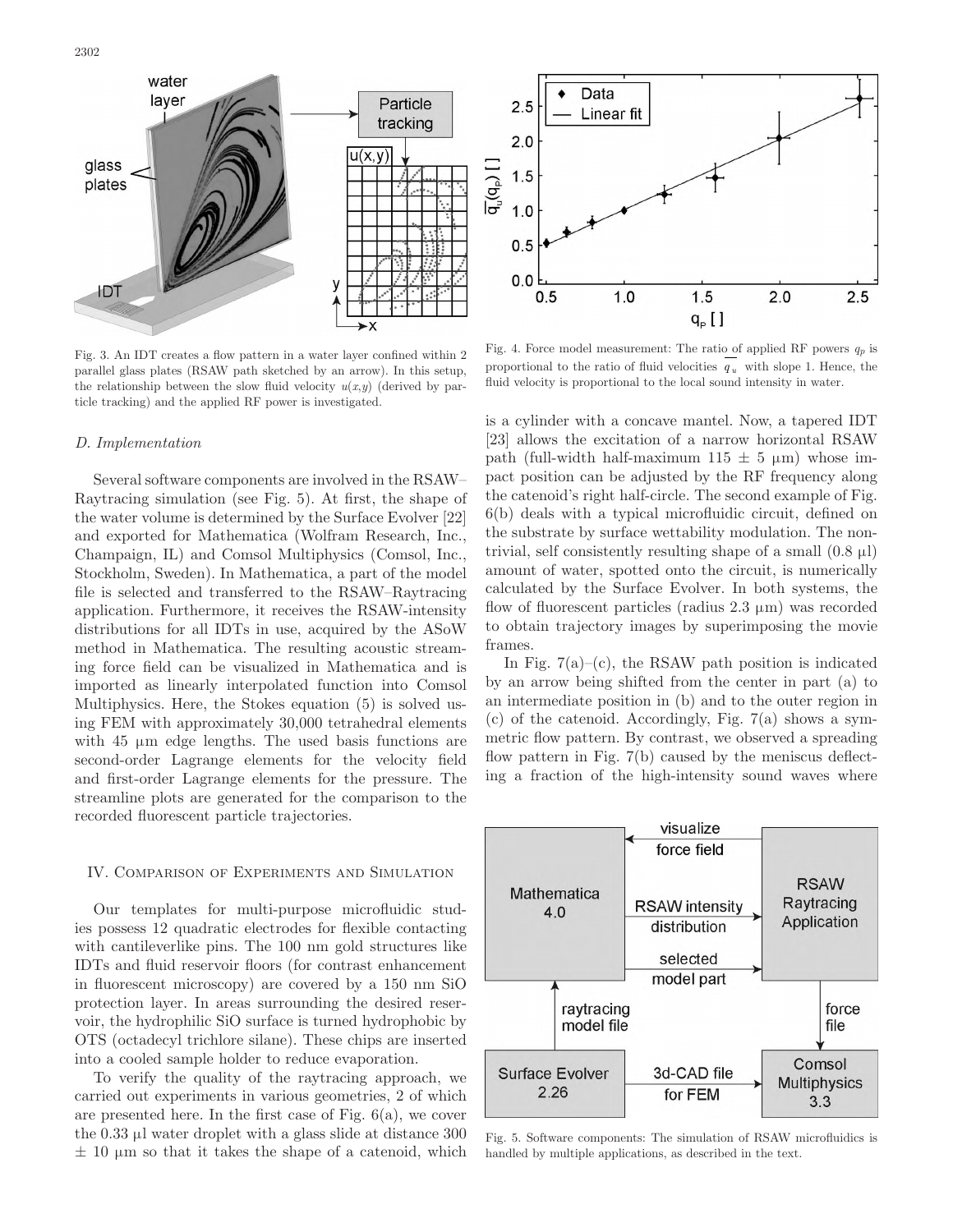

Fig. 6. RSAW microfluidics chips: The top row depicts the schematic 3-D layout of the chip, while the bottom row contains top views of the samples with sketched RSAW paths. (a) A water reservoir, covered by a thin glass slide (omitted in the photgraph for clarity) can be examined by local actuation with narrow RSAW beams excited and shifted by a tapered IDT. (b) A free-surface microfludic circuit is driven by a wide fixed RSAW beam of a normal IDT injected in a corner.



Fig. 7. Experiments in a catenoid: A narrow RSAW path is applied at a specific position (marked by the arrow): (a) center, (b) intermediate, and (c) outer part. The upper row images depict particle trajectories for different RSAW beams, while the bottom row contains the coincident streamlines of the RSAW–Raytracing simulation (scale bar  $200 \mu m$ ). The temperature was set to  $T = 20^{\circ}$ C in this experiment.

they couple into the water. In the last case of Fig.  $7(c)$ , all sound waves are reflected at the meniscus, leading to a flow pattern significantly tilted against the RSAW direction. all 3 examples are reproduced excellently by the RSAW–Raytracing simulation regarding the vortex positions and streamlines.

Fig. 8(a) displays the force field **f** that results from a wide RSAW path (fwhm  $490 \pm 10 \mu m$ ) in a knee-shaped fluid with a free surface. The involved structure of the force field is a consequence of successive reflections at the bent free surfaces. In Fig. 8(b), the streaming pattern re-



Fig. 8. Results in a free surface corner: (a) The bent free surface creates a complex force field arising from a wide RSAW path coupled into the corner (3-D resolution coarsened by a factor 20 for clarity). (b) The tilt of the simulated flow pattern against the RSAW direction and both vortices are reproduced in detail by the experiments in (c). In the near-field of the strongest radiation sources, the particles experience further forces (scale bar 200  $\mu$ m). Inset: RSAW intensity calculated by the ASoW method. The temperature of this experiment was  $T = 15.5^{\circ}$ C.

sulting from the solution of the stokes equation (5) is compared with the trajectories of small beads in an experiment with the same geometry and RSAW actuation in Fig.  $8(c)$ . Apart from deviations in the region of the strongest RSAW intensity, the agreement is excellent. A possible reason for the observed deviations is the finite extension of the particles in combination with possibly high pressure gradients.

## V. CONCLUSION

by applying a raytracing algorithm we were able to determine the RSAW-induced flow patterns and the transport of small particles in microfluidic sytems of arbitrary shape. The acoustic streaming force model contains only a single scaling parameter characterizing the maximum fluid velocity. The developed software package is able to analyze a system comprehensively from the RSAW excitation to the observed microfluidics in less than 2 h. At present, we employ this software routinely to optimize mixing and sorting tasks. Moreover, our concept can be transferred to acoustic streaming systems with different sound sources, like bulk acoustic waves.

#### **ACKNOWLEDGMENTS**

Valuable discussions with Werner Ruile, Daniel Köster, and Michael schindler are gratefully acknowledged. The authors thank a. spörhase, s. lieber, and a. Hupfer for their technical assistance.

#### **REFERENCES**

[1] K. Sritharan, C. J. Strobl, M. F. Schneider, Z. Guttenberg, and A. Wixforth, "Acoustic mixing at low Reynold's numbers," *Appl. Phys. Lett.*, vol. 88, no. 5, art. no. 054102, 2006.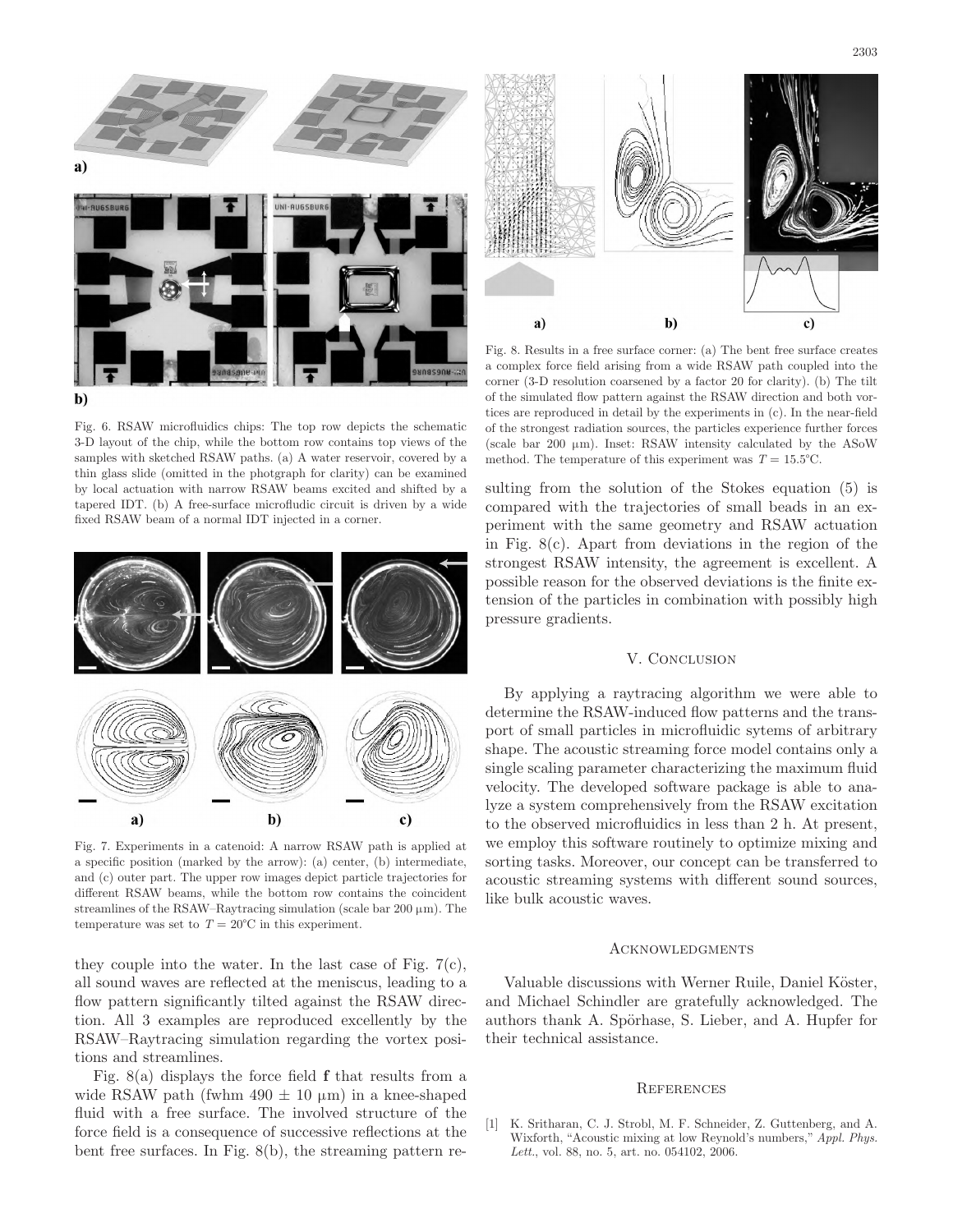- [2] M. schindler, P. Talkner, and P. Hänggi, "computing stationary free surface shapes in microfluidics," *J. Fluid Mech.*, vol. 18, no. 10, art. no. 103303, 2006.
- [3] Z. Guttenberg, H. Mueller, H. Habermueller, a. Geisbauer, J. Pipper, J. Felbel, M. Kielpinski, J. Scriba, and A. Wixforth, "Planar chip device for PCR and hybridization with surface acoustic wave pump," *Lab Chip*, vol. 5, no. 3, pp. 308–317, 2005.
- [4] A. Rathgeber, M. Wassermeier, and A. Wixforth, "Acoustic 'distributed source' mixing of smallest fluid volumes," *J. ASTM Int.*, vol. 2, no. 6, p. 6, 2005.
- [5] a. Wixforth, c. J. strobl, c. Gauer, a. Toegl, J. scriba, and Z. Guttenberg, "Acoustic manipulation of small droplets," Anal. Bioanal. *Chem.*, vol. 379, no. 7-8, pp. 982–991, 2004.
- [6] T. M. squires and s. r. quake, "Microfluidics: Fluid physics at the nanoliter scale," *Rev. Mod. Phys.*, vol. 77, pp. 977–1026, 2005.
- L. J. W. S. Rayleigh, "On waves propagating along the planar surface of an elastic solid," *Proc. Lond. Math. Soc.*, vol. 17, no. 3, pp. 4–11, 1885.
- [8] R. M. White and F. W. Voltmer, "Direct piezoelectric coupling to surface elastic waves," *Appl. Phys. Lett.*, vol. 7, no. 12, pp. 314–316, 1965.
- [9] G. W. Farnell, "Elastic surface waves," in *Surface Wave Filters*, H. Matthews, Ed. New York: Wiley, 1977, pp. 109–166.
- [10] K. Dransfeld and E. Salzman, "Excitation, detection, and attenuation of high-frequency elastic surface waves," in *Physical Acoustics,* vol. 7, W. P. Mason and R. N. Thurston, Eds. New York: Academic Press, 1970, pp. 219–272.
- [11] W. l. M. nyborg, "acoustic streaming," in *Physical Acoustics,* vol. 2b, W. P. Mason, Ed. new york: academic Press, 1965, pp. 256– 331.
- [12] P. M. Morse and K. U. Ingard, *Theoretical Acoustics*. New York: McGraw-Hill, 1968.
- [13] D. Köster, "Numerical simulation of acoustic streaming on surface acoustic wave-driven biochips," *SIAM J. Sci. Comput.*, vol. 29, no. 6, pp. 2352–2380, 2007.
- [14] L. D. Landau and E. M. Lifshitz, *Fluid Mechanics*. New York: Pergamon, 1959.
- [15] R. F. W. Coates, *Underwater Acoustic Systems*. New York: Wiley, 1989.
- [16] R. Hagen, R. Behrends, and U. Kaatze, "Acoustical properties of aqueous solutions of urea: Reference data for the ultrasonic spectrometry of liquids," *J. Chem. Eng. Data*, vol. 49, no. 4, pp. 988–991, 2004.
- [17] G. Visintini, *Modellierung von Oberflächenwellenfiltern im Wellenvektorraum.* Düsseldorf: VDI, 1990. (in German)
- [18] A. J. Slobodnik, E. D. Conway, and R. T. Delmonico, *Microwave Acoustics Handbook,* 2nd ed. air Force system command, U. s. air Force, 1973.
- [19] M. Schindler, P. Talkner, M. Kostur, and P. Hänggi, "Accumulating particles at the boundaries of a laminar flow," *Physica A*, vol. 385, no. 1, pp. 46–58, 2007.
- [20] S. Datta, *Surface Acoustic Wave Devices*. Englewood Cliffs, NJ: Prentice Hall, 1986.
- [21] Z. Guttenberg, A. Rathgeber, S. Keller, J. O. Rädler, A. Wixforth, M. Kostur, M. schindler, and P. Talkner, "Flow profiling of a surface-acoustic-wave nanopump," *Phys. Rev. E Stat. Nonlin. Soft Matter Phys.*, vol. 70, no. 5, art. no. 056311, 2004.
- [22] K. brakke, "The surface evolver," *Experimental Mathematics*, vol. 1, no. 2, pp. 141–165, 1992.
- [23] M. Streibl, A. Wixforth, J. P. Kotthaus, A. O. Govorov, C. Kadow, and a. c. Gossard, "Imaging of acoustic charge transport in semiconductor heterostructures by surface acoustic waves," *Appl. Phys. Lett.*, vol. 75, no. 26, pp. 4139–4141, 1999.



**Thomas Frommelt** was born in Augsburg, Germany, in 1978. He received the Dipl. degree in physics in 2003 from the University of augsburg for his thesis on plasma enhanced deposition of thin films under atmospheric conditions. In 2004, he joined the microfluidics group of Prof. Wixforth and focused on the simulation of surface acoustic wave driven microfluidics for application. The resulting toolset was used for mixing optimization by chaotic advection in theory and experiment. In 2007, he received his Dr. rer. nat. degree

from the University of Augsburg for this thesis work and was awarded several prizes. Currently, he is working as a project manager in the modeling department of the SGL Group.



**Daniel Gogel** was born in Dachau, Germany, in 1982. He has been studying material science at the University of Augsburg since 2003. In 2006, he joined the microfluidics group of Prof. Wixforth and received the B.S. degree for his thesis on driven fluidics in open and closed geometries. since 2008, he has been working with Prof. lindner for his master thesis on structuring self-arranged colloidal nano-masks.



**Marcin Kostur** currently works as an assistant professor at the Institute of Physics at the University of silesia in Katowice, Poland. He obtained his Ph.D. degree in the field of stochastic dynamics in 1999. He spent a few years doing postdoctoral work at the Institutes of Physics at Humboldt University in berlin, Germany; the University of Maine; and the University of Augsburg, Germany. His field of personal research interest and activity concerns transport properties of stochastic systems and their applications to the

modeling of molecular motors, Josephson junctions, and microfluidic systems. He has specialized in numerical methods in stochastic dynamics, Fokker-Planck equations, and high-performance parallel computing.



Peter Talkner received the Diploma and Dr. rer. nat. degrees from the Institute of Physics at the University of stuttgart, Germany, in 1972 and 1979, respectively. In 1984 he obtained the Habilitation in Theoretical Physics degree from the Institute of Physics at the University of Basel, Switzerland. From 1989 until 2002, he was the head of the Section Stochastic Systems of the Paul Scherrer Institute in Villigen, switzerland. In 2000, he became a professor at the University of basel. since 2002, he has worked as a senior scientist in

the Institute of Physics at the University of augsburg, Germany. His research interests include various aspects of nonequilibrium statistical mechanics, such as open quantum systems, thermally activated rates, transport in driven systems as well as time series analysis and microfluidics. In 2008, he was selected by the American Physical Society as an Outstanding Referee.



**Peter Hänggi** received the Diploma and Ph.D, degrees in theoretical physics from the University of basel, switzerland, in 1974 and 1977, respectively. He is an elected Fellow of the American Physical society (aPs), the Institute of Physics (IoP), and the American Association for the Advancement of Science (AAAS) (2005) as well as an elected external member of the Max-Planck Institute for Physics of complex systems (MPI-PKs) and elected member of the Max Planck Society. He is recipient of the Humboldt Honorary Re-

search Award of the Foundation of Polish Science (2002); the Eminent Scientist Award, RIKEN (2004); the Smoluchowski-Medal of the Jagellonian University of Krakow, Poland (2006); and the Elena aizen de Moshinsky Professorship, UNAM, Mexico City (2006). Peter Hanggi also has been awarded doctor honoris causa degrees from the University of silesia, Katowice, Poland; Universitat de barcelona, spain; University of camerino, Italy; the Tartar state University of Humanities and Pedagogical Sciences, Kazan, Russia; the National Academy of Ukraine, Kiev, Ukraine; and Humboldt University in berlin.